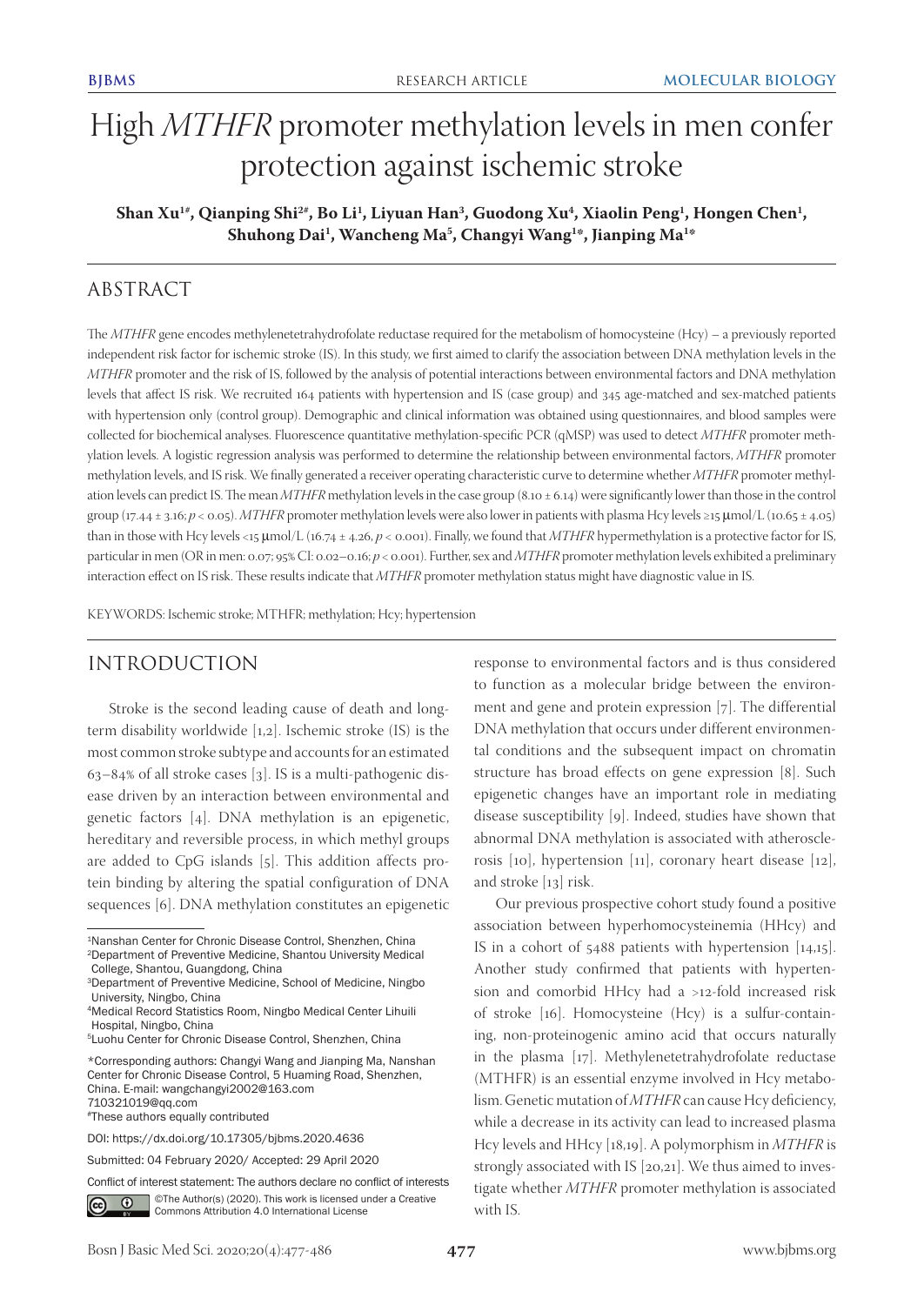# MATERIALS AND METHODS

#### Study design and participant recruitment

We recruited 164 patients with both hypertension and IS (case group) and 345 age-matched and sex-matched patients with hypertension only (control group), all from the Nanshan District Community Health Service Center in Shenzhen, China. A diagnosis of IS was confirmed by examination of medical records including reports of symptoms and examination results. The examinations included computed tomography (CT), magnetic resonance imaging (MRI), cerebral angiography, and transcranial Doppler ultrasound, in agreement with the World Health Organization (WHO) criteria, and were conducted by two cerebrovascular experts. Events were also diagnosed as IS if the scan did not visualize an infarction or hemorrhage, but the patient had symptoms that met the WHO criteria for IS.

The inclusion criteria were as follows: 1) patients who were aged ≥20 years and exhibited hypertension, 2) patients who had resided in Shenzhen for >6 months and could ensure their availability for follow-up analyses for at least 3 years, and 3) patients whose health and hypertension records were established in community health service centers. Exclusion criteria were as follows: 1) patients with secondary hypertension, cancer, severe liver, or kidney disease; 2) patients who were pregnant; 3) patients who were taking folic acid or vitamin B6 or B12; and 4) patients who were hypertensive and had a history of stroke or coronary heart disease. A diagnosis of IS was confirmed based on the results of pre-admission symptoms, CT, cranial MRI, cerebral angiography, and transcranial Doppler ultrasound images. All of the patients were informed of the study aims and the analyses that would be performed, and they provided written informed consent before the study started. This study was approved by the Ethics Committee of Nanshan Chronic Disease Prevention Center (approval ID: 1120170008).

#### Blood sampling and DNA extraction

CpG islands in the *MTHFR* promoter region were located using the UCSC genome browser. Specific primers to amplify the region by quantitative methylation-specific PCR (qMSP) were then designed using PyroMark Assay Design Software 2.0 (Table 1). After 12 hours of fasting, 5 mL venous blood was

TABLE 1. Pyrophosphate sequencing primers for CpG islands in the promoter region of MTHFR gene

| Group          | DNA sequence                                        |
|----------------|-----------------------------------------------------|
| Forward primer | 5'-AAAATTAGGTTTGGGGATTGTATAAGG-3'                   |
| Reverse primer | 5'-Biotin-CCAAATCATAACTTCACCATAACCA<br>$AATAAAC-3'$ |
|                | Sequencing primer 5'-TTTTAGGAGGAGGTTAATTATAATG-3'   |
|                | $\blacksquare$                                      |

MTHFR: Methylenetetrahydrofolate reductase

collected by venipuncture from each of the study participants into an ethylenediaminetetraacetic acid (EDTA) anticoagulant tube and immediately transported on ice to the laboratory for follow-up analyses or preservation at -80°C. DNA from each blood sample was extracted using a Lab-Aid 820 Nucleic Acid Extraction System (Xiamen Zhishan Biotechnology Co., Ltd.). The DNA concentrations and purities were measured on a NanoDrop 1000 spectrophotometer (Thermo Fisher Scientific Corporation, USA).

#### Methylation analysis

DNA bisulfate conversion was achieved using an EZ DNA Methylation-Gold Kit (Zymo Research Corporation, USA), according to the manufacturer's instructions. The *MTHFR* promoter methylation status was then detected by qMSP [22]. The qMSP reaction consisted of 1.5 µL bisulfate-converted DNA, 0.5 µL forward primer, 0.5 µL reverse primer, 10 µL Zymo TaqTM PreMix, and 7.5 µL DNase-free and RNase-free water. The PCR cycling conditions were as follows: pre-denaturation at 95°C for 10 minutes, denaturation at 95°C for 20 seconds, 45 cycles of annealing at 56–58°C for 45 seconds, and an extension at 72°C for 20 seconds, final extension at 40°C for 5 minutes, and preservation at 4°C. After PCR amplification, the methylation level was detected on a Qsep100 DNA Analyzer (BiOptic Inc., China). The percentage of methylated reference (PMR) was used to quantify the methylation level [22]. The PMR value was obtained as previously described [22] by converting the PCR cycle threshold (Ct) value, as follows: PMR = 2-(Ct sample - Ct internal reference) × 100%.

## Questionnaire-based data collection and physical measurements

Questionnaires and physical measurements were used to collect information on various environmental factors. The questionnaire collected information on the cohort demographics (including name, sex, birth date, nationality, occupation, education level, and marital status), health-related behaviors, dietary and emotional status, history of illness, and history of drug use. A questionnaire for dietary frequency was used to collect information on the consumption of foods rich in folic acid and vitamins, such as coarse grains, vegetables, and fruits. The Zung self-rating depression scale (SDS) [23] was used to evaluate the participants' emotional status. Here, emotional status is based on the answers given to 20 questions; each question is scored on a scale from 1 to 4. The maximum total score is 100: the lower the score, the better the emotional state. The upper limit of a normal score is 49 and participants with an SDS standard score ≥50 were considered to exhibit depressive symptoms. The physical measurements included height, weight, waist circumference, hip circumference, and blood pressure.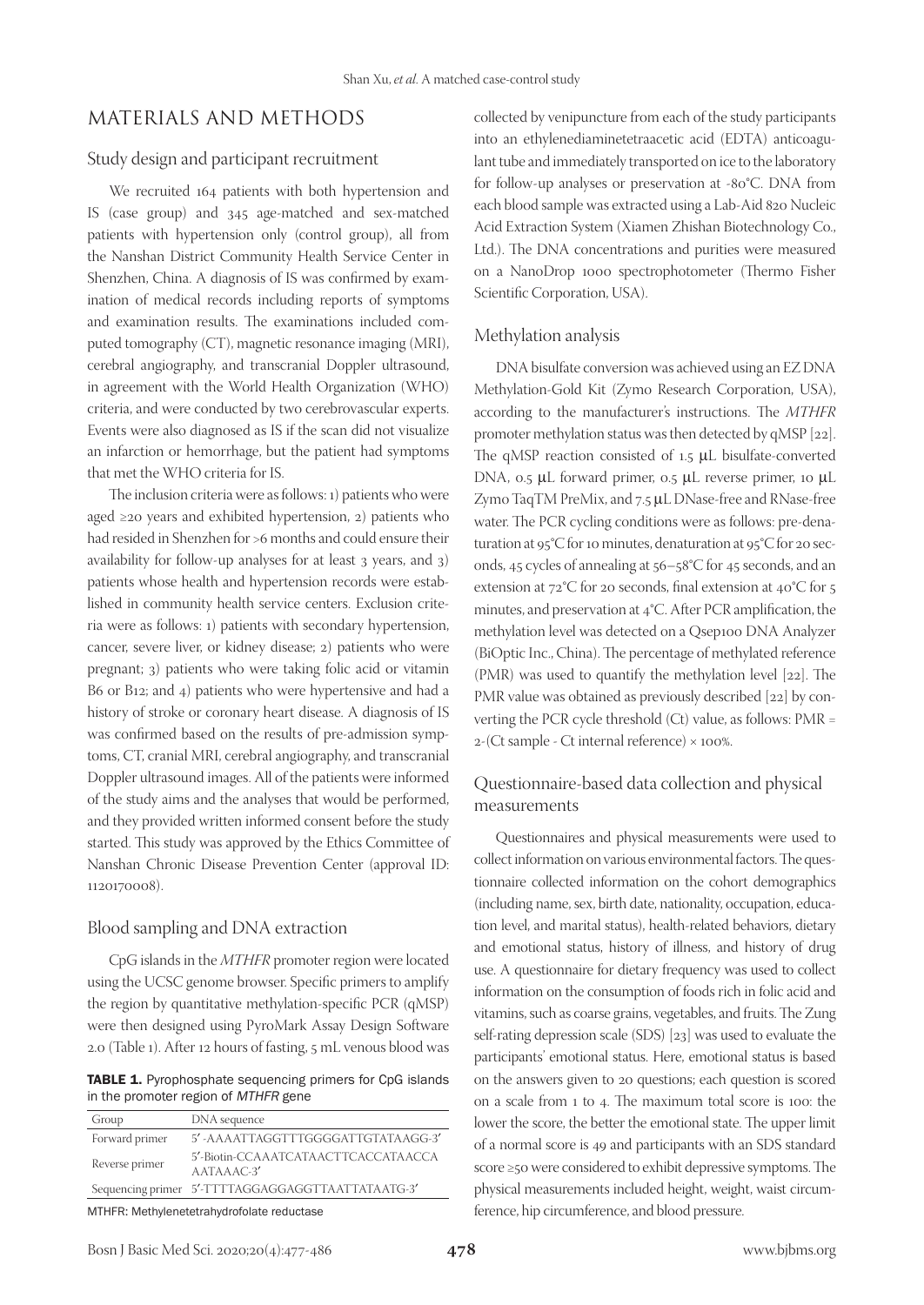#### Biochemical analyses

The blood samples were analyzed for fasting blood glucose (Glu), total cholesterol (TC), low-density lipoprotein (LDL) cholesterol, triglyceride (TG), uric acid, creatinine, and plasma Hcy levels. An automatic biochemical analyzer (HITACHI 7080, Japan) was used to detect these blood biochemical indexes.

#### Statistical analysis

The qualitative data are presented as percentages (%) and a Chi-square test was used for statistical testing. The quantitative data are presented as means ± standard deviation, and a *t*-test was used to make comparisons between the groups. The methylation level of the *MTHFR* promoter region was divided into four quartiles  $(Q_1, Q_2, Q_3,$  and  $Q_4$ ) and then analyzed by multivariate logistic regression analysis. An odds ratio (OR) with 95% confidence intervals (CIs) was used to express the correlation between the influencing factors and *MTHFR* methylation levels.

Logistic regression was used to construct three models: M1, M2, and M3. The fourth model, M0, did not correct for other factors. M1 corrected for age and gender. M2 corrected for smoking, body mass index (BMI), waist-hip ratio (WHR), depression, sleep, and oil and salt intake on the basis of M1. On the basis of M2, M3 corrected for factors such as systolic blood pressure (SBP), fasting Glu, TC, TG, LDL, and Hcy levels. Based on M3, the area under the receiver operating characteristic (ROC) curve was evaluated and used to determine the effect of the logistic regression model.

All of the statistical analyses were two-sided and a *p* value <0.05 was considered statistically significant. All of the statistical analyses were performed using IBM SPSS Statistics for Windows, Version 20.0. (IBM Corp., Armonk, NY, USA).

## RESULTS

## Hcy and *MTHFR* promoter methylation levels vary between cases and controls

We found significant differences in the *MTHFR* promoter methylation levels and Hcy status between the two groups. Specifically, the Hcy levels were  $16.79 \pm 1.62$   $\mu$ mol/L in the case group and 15.06  $\pm$  1.45  $\mu$ mol/L in the control group ( $p = 0.011$ ). The *MTHFR* promoter methylation levels were also significantly lower in the case group  $(8.1 \pm 6.14)$  than in the control group (17.44 ± 3.16, *p* < 0.001; Table 2).

### *MTHFR* promoter methylation levels vary with Hcy status

We found a significant difference in the *MTHFR* promoter methylation levels between the two groups in terms of the Hcy status (*p* < 0.001, Table 3). Specifically, the *MTHFR* promoter methylation levels were  $16.74 \pm 4.26$  in patients with an Hcy level <15  $\mu$ mol/L (group 1) and 10.65 ± 4.05 in patients with an Hcy level >15 μmol/L (group 2).

## High *MTHFR* promoter methylation levels protect against IS

Univariate analysis showed that depression, alcohol consumption, and *MTHFR* promoter methylation levels influenced IS risk (*p* ≤ 0.01, Table 4). Multivariate analysis confirmed that depression, alcohol consumption, and *MTHFR* promoter methylation levels influenced IS risk (all  $p \le 0.01$ , Table 4).

## High *MTHFR* promoter methylation levels confer protection against IS in men

We next constructed four models to analyze the relationship between IS and *MTHFR* promoter methylation levels by quartiles. After correcting for age, sex, smoking, BMI, WHR, depression, sleep, oil and salt intake, SBP, Glu, TC, TG, LDL and Hcy levels, we found that for the highest quartile of *MTHFR* promoter methylation level (Q4), the total OR (95% CI) of IS was 0.13 (0.07–0.24). The OR (95% CI) in men was 0.07 (0.02–0.16), which was lower than that in women  $(0.23 \mid 0.09 - 0.54)$ . After correcting for the related factors in M2, the total OR (95% CI) was 0.14 (0.08–0.25) when compared with the lowest quartile  $(Q_1)$ . The protective effect in men  $(0.07 \mid 0.03-0.16)$  remained stronger than that in women after correction. After correcting for M3, the *MTHFR* promoter methylation levels in men had a statistically significant *p*-trend with IS (all  $p < 0.01$ ; Table 5).

## Interaction between sex and *MTHFR* promoter methylation levels affects IS risk

The interaction between sex and *MTHFR* promoter methylation levels was found to significantly affect IS risk (*p* = 0.011; Table 6). We found no interaction between age, depression, sleep, Hcy, Glu, and *MTHFR* promoter methylation levels in relation to IS risk (all  $p > 0.05$ ).

#### *MTHFR* promoter methylation levels predict IS

To evaluate the predictive value of *MTHFR* promoter methylation levels on IS risk, we calculated the area under the ROC curve. We found that *MTHFR* promoter methylation levels could predict IS with ORs of 0.744 (95% CI: 0.702–0.786) at M0, 0.749 (95% CI: 0.712–0.797) at M1, 0.770 (95% CI: 0.749–0.832) at M2, and 0.776 (95% CI: 0.762–0.844) at M3, respectively (Figure 1).

# DISCUSSION

In this study, we analyzed the correlation between *MTHFR* promoter methylation levels and IS risk, and the potential interactions between *MTHFR* promoter methylation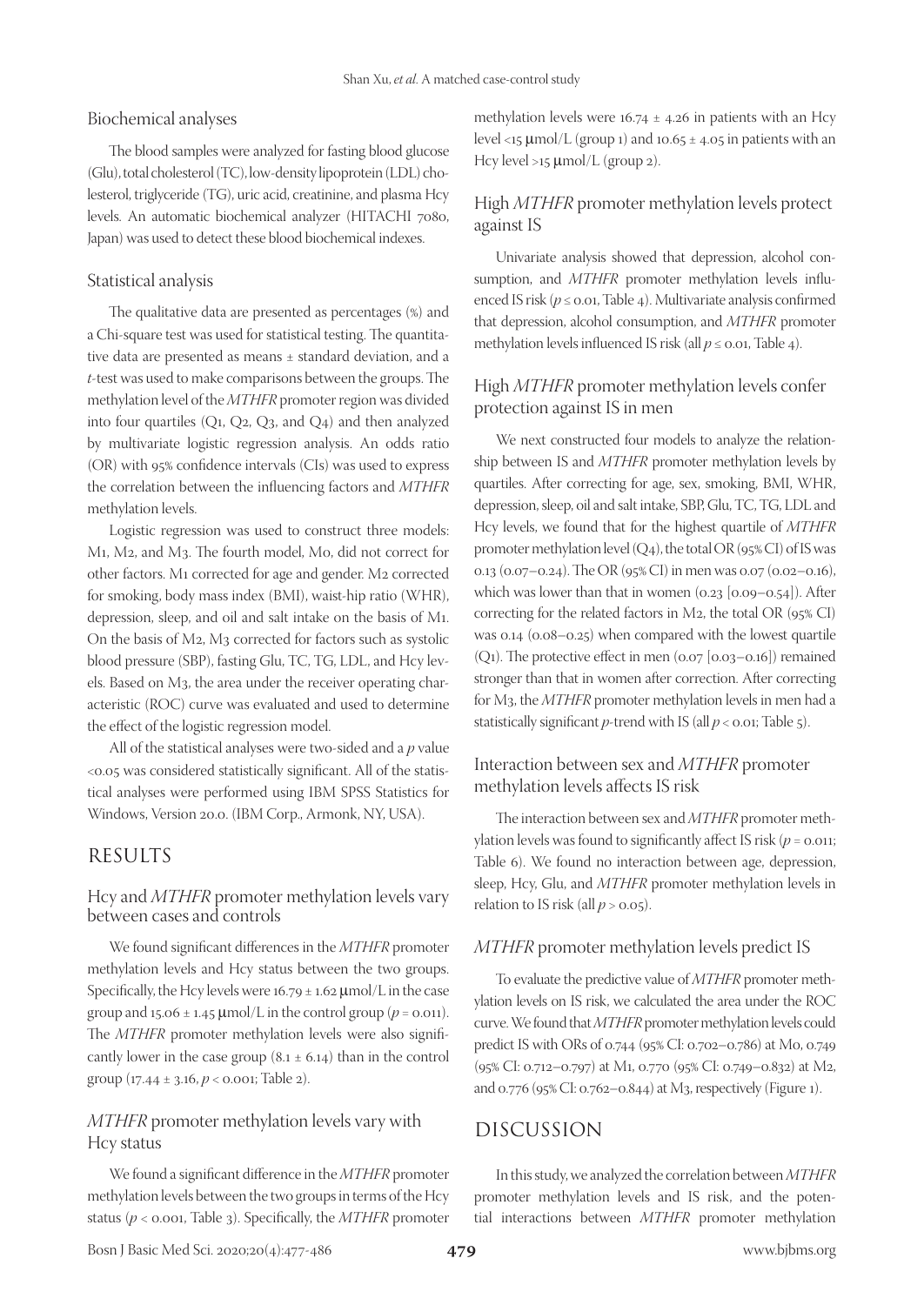| TABLE 2. Characteristics of 164 cases and 345 controls included in the study |  |
|------------------------------------------------------------------------------|--|
|------------------------------------------------------------------------------|--|

| Characteristics     | Control group (n=345) (%)/(Mean±SD) | Case group $(n=164)$ $\frac{\%}{\%}$ (Mean ± SD) | $t/\chi^2$ | $p$ -value |
|---------------------|-------------------------------------|--------------------------------------------------|------------|------------|
| Sex                 |                                     |                                                  | 0.00       | 1.000      |
| Male                | 179 (51.88)                         | 85 (51.83)                                       |            |            |
| Female              | 166 (48.12)                         | 79 (48.17)                                       |            |            |
| Age                 | $66.62{\pm}9.36$                    | $66.23 \pm 8.99$                                 | 0.46       | 0.646      |
| Smoking             | 35(10.14)                           | 20 (12.20)                                       | 0.30       | 0.587      |
| Passive smoking     | 66 (19.13)                          | 27(16.46)                                        | 0.37       | 0.545      |
| Alcohol consumption | 90 (26.09)                          | 24 (14.63)                                       | 7.74       | 0.005      |
| Oil intake, g/d     |                                     |                                                  | 1.51       | 0.470      |
| ${<}25$             | 69 (20.00)                          | 33 (20.12)                                       |            |            |
| $25 - 40$           | 239 (69.28)                         | 119 (72.56)                                      |            |            |
| $>40$               | 37 (10.72)                          | 12(7.32)                                         |            |            |
| Salt intake, g/d    |                                     |                                                  | 5.08       | 0.079      |
| $\leq 6$            | 84 (24.35)                          | 50 (30.49)                                       |            |            |
| $6 - 13$            | 236 (68.41)                         | 96 (58.54)                                       |            |            |
| $>13$               | 25(7.25)                            | 18 (10.98)                                       |            |            |
| Vegetable, g/d      |                                     |                                                  | 0.08       | 0.963      |
| $<300$              | 23(6.67)                            | 12 (7.32)                                        |            |            |
| $300 - 500$         | 228 (66.09)                         | 108 (65.85)                                      |            |            |
| >500                | 94 (27.25)                          | 44 (26.83)                                       |            |            |
| Sleep status        |                                     |                                                  | 3.62       | 0.164      |
| Bad                 | 115 (33.33)                         | 64 (39.02)                                       |            |            |
| Fairly good         | 157(45.51)                          | 60 (36.59)                                       |            |            |
| Good                | 73 (21.16)                          | 40 (24.39)                                       |            |            |
| Depression          | 85 (24.64)                          | 60 (36.59)                                       | 7.21       | 0.007      |
| Glu, mmol/L         | $5.67 \pm 1.28$                     | $5.65 \pm 1.23$                                  | 0.18       | 0.859      |
| $UA$ , $\mu$ mol/L  | 358.43±94.62                        | 358.18±89.31                                     | 0.03       | 0.977      |
| TC, mmol/L          | $5.12 \pm 1.01$                     | $4.95 \pm 1.06$                                  | 1.75       | 0.081      |
| LDL, mmol/L         | $2.98 \pm 0.76$                     | $2.88 \pm 0.82$                                  | 1.38       | 0.168      |
| Waist, cm           | $87.25 \pm 9.09$                    | $87.01 \pm 10.31$                                | 0.26       | 0.797      |
| Hip, cm             | $95.78 \pm 8.26$                    | 95.4±9.39                                        | 0.44       | 0.663      |
| WHR                 | $0.91 \pm 0.10$                     | $0.91 \pm 0.09$                                  | $-0.07$    | 0.946      |
| SBP, mmHg           | 133.95±16.52                        | 134.64±15.59                                     | $-0.46$    | 0.649      |
| DBP, mmHg           | $82.5 \pm 11.14$                    | $81.93 \pm 11.06$                                | 0.55       | 0.586      |
| BMI, kg/m2          | $24.41 \pm 2.93$                    | $24.33 \pm 2.89$                                 | 0.29       | 0.773      |
| TG, mmol/L          | $1.64 \pm 1.70$                     | $1.59 \pm 1.57$                                  | 0.01       | 0.906      |
| Hcy, µmol/L         | $15.06 \pm 1.45$                    | $16.79 \pm 1.62$                                 | 4.00       | 0.046      |
| <b>MTHFR</b>        | $17.44 \pm 3.16$                    | $8.10\pm 6.14$                                   | 70.77      | 0.000      |

BMI: Body mass index; Glu: Glucose; UA: Uric acid; TC: Serum total cholesterol; LDL: Low-density lipoprotein; WHR: Waist-to-hip ratio; SBP: Systolic blood pressure; DBP: Diastolic blood pressure; TG: Triglyceride; Hcy: Homocysteine; MTHFR: Methylenetetrahydrofolate reductase

| MTHFR methylation levels (Mean±SD)<br>$n(\%)$<br>Factor |             | F-value          | $p$ -value |       |
|---------------------------------------------------------|-------------|------------------|------------|-------|
| Gender                                                  |             |                  | 0.11       | 0.746 |
| Male                                                    | 264(51.87)  | $12.20 \pm 4.10$ |            |       |
| Female                                                  | 245 (48.13) | 15.34±4.34       |            |       |
| Age, years                                              |             |                  | 1.69       | 0.430 |
| <60                                                     | 90 (17.68)  | $12.61 \pm 3.65$ |            |       |
| $60 - 70$                                               | 226(44.4)   | $14.98 \pm 5.30$ |            |       |
| $\geq 70$                                               | 193 (37.92) | $12.64 \pm 3.33$ |            |       |
| Smoking                                                 |             |                  | 0.11       | 0.744 |
| No                                                      | 454 (89.19) | 13.90±4.05       |            |       |
| Yes                                                     | 55(10.81)   | $11.55 \pm 5.85$ |            |       |
| Passive smoking                                         |             |                  | 0.57       | 0.451 |
| No                                                      | 416 (81.73) | $13.59 \pm 4.30$ |            |       |
| Yes                                                     | 93 (18.27)  | $13.75 \pm 3.95$ |            |       |
| Oil intake, g/d                                         |             |                  | 1.40       | 0.497 |
| $\langle 25$                                            | 102(20.04)  | $13.60 \pm 3.52$ |            |       |
| $25 - 40$                                               | 358 (70.33) | 13.64±4.45       |            |       |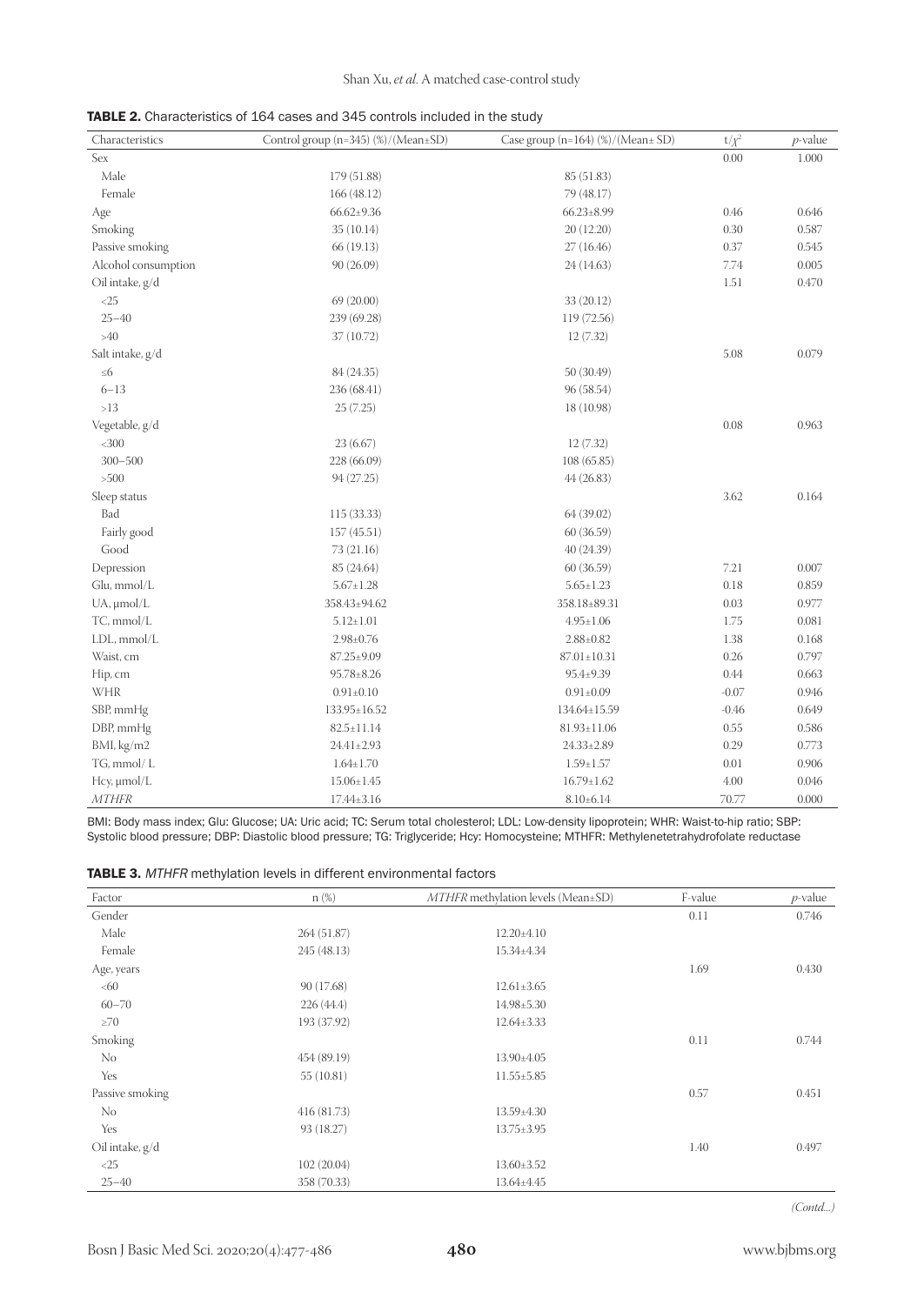#### TABLE 3. (Continued)

| Factor                                   | n (%)       | MTHFR methylation levels (Mean±SD) | F-value | $p$ -value |
|------------------------------------------|-------------|------------------------------------|---------|------------|
| $>40$                                    | 49 (9.63)   | 13.50±4.27                         |         |            |
| Salt intake, g/d                         |             |                                    | 4.58    | 0.101      |
| $\leq 6$                                 | 134 (26.33) | $11.69{\pm}4.10$                   |         |            |
| $6 - 13$                                 | 332 (65.23) | 14.39±3.91                         |         |            |
| ${>}13$                                  | 43(8.45)    | $14.38 \pm 7.60$                   |         |            |
| Vegetable, g/d                           |             |                                    | 1.00    | 0.607      |
| $<300$                                   | 35(6.88)    | $11.29 \pm 2.30$                   |         |            |
| $300 - 500$                              | 336 (66.01) | $13.78 \pm 4.11$                   |         |            |
| $>500$                                   | 138 (27.11) | $13.89{\pm}5.08$                   |         |            |
| Sleep status                             |             |                                    | 2.83    | 0.243      |
| Bad                                      | 179 (35.17) | $11.73 \pm 4.26$                   |         |            |
| Fairly good                              | 217 (42.63) | 14.68±4.59                         |         |            |
| Good                                     | 113 (22.20) | 14.95±3.48                         |         |            |
| Depression                               |             |                                    | 0.82    | 0.366      |
| No                                       | 364(71.51)  | 13.88±4.19                         |         |            |
| Yes                                      | 145 (28.49) | $13.00 \pm 4.35$                   |         |            |
| Alcohol consumption                      |             |                                    | 2.30    | 0.129      |
| $\rm No$                                 | 395 (77.60) | 13.22±4.17                         |         |            |
| Yes                                      | 114 (22.40) | $15.10{\pm}4.45$                   |         |            |
| Hcy, µmol/L                              |             |                                    | 12.21   | < 0.001    |
| $<15$                                    | 277 (54.42) | 16.74±4.26                         |         |            |
| ${\geq}15$                               | 232 (45.58) | $10.65 \pm 4.05$                   |         |            |
| LDL, mmol/L                              |             |                                    | 3.09    | 0.079      |
| <3.61                                    | 404 (79.37) | 12.93±4.37                         |         |            |
| $\geq 3.61$                              | 105(20.63)  | $16.66 \pm 3.67$                   |         |            |
|                                          |             |                                    | 0.36    | 0.548      |
| $UA$ , $\mu$ mol/L                       |             | 14.00±4.47                         |         |            |
| <416 (male), <339 (female)               | 323 (63.46) |                                    |         |            |
| ≥416 (male), ≥339 (female)<br>TG, mmol/L | 186 (36.54) | 12.99±3.83                         | 0.00    | 0.967      |
|                                          |             |                                    |         |            |
| $0.34 - 2.26$<br>$\geq$ 2.26             | 387 (76.03) | 13.55±4.11                         |         |            |
|                                          | 122 (23.97) | 13.84±4.65                         |         |            |
| Glu, mmol/L                              |             |                                    | 0.03    | 0.868      |
| < 6.1                                    | 387 (76.03) | 12.96±3.81                         |         |            |
| $\geq 6.1$                               | 122 (23.97) | 15.94±5.64                         |         |            |
| BMI, kg/m <sup>2</sup>                   |             |                                    | 2.37    | 0.306      |
| ${<}24$                                  | 229 (44.99) | 15.45±4.78                         |         |            |
| $24 - 28$                                | 223 (43.81) | $13.26 \pm 3.78$                   |         |            |
| ${\geq}28$                               | 57(11.20)   | $9.12 \pm 3.61$                    |         |            |
| TC, mmol/L                               |             |                                    | 0.07    | 0.794      |
| < 6.2                                    | 441 (86.64) | 13.38±4.25                         |         |            |
| $\geq 6.2$                               | 68 (13.36)  | 15.29±4.09                         |         |            |
| SBP, mmHg                                |             |                                    | 0.98    | 0.805      |
| $<120$                                   | 43(8.45)    | $16.12 \pm 12.33$                  |         |            |
| $120 - 140$                              | 297 (58.35) | 14.28±3.39                         |         |            |
| $140 - 160$                              | 129 (25.34) | $12.51 \pm 4.05$                   |         |            |
| $\geq 160$                               | 40(7.86)    | $10.52 \pm 4.72$                   |         |            |
| DBP, mmHg                                |             |                                    | 2.51    | 0.473      |
| $<\!\!80$                                | 165 (32.42) | $12.30 \pm 5.36$                   |         |            |
| $80 - 90$                                | 231 (45.38) | 14.29±3.34                         |         |            |
| $90 - 100$                               | 80 (15.72)  | $15.51 \pm 3.12$                   |         |            |
| $\geq 100$                               | 33(6.48)    | 11.84±8.87                         |         |            |
| WHR                                      |             |                                    | 1.91    | 0.167      |
| $<$ 0.9 (male), 0.8 (female)             | 103(20.24)  | 11.66±3.71                         |         |            |
| $\geq$ 0.9 (male), 0.8 (female)          | 406 (79.76) | 14.17±4.36                         |         |            |

BMI: Body mass index; Glu: Glucose; UA: Uric acid; TC: Serum total cholesterol; LDL: Low-density lipoprotein; WHR: Waist-to-hip ratio; SBP: Systolic blood pressure; DBP: Diastolic blood pressure; TG: Triglyceride; Hcy: Homocysteine; MTHFR: Methylenetetrahydrofolate reductase

levels and environmental factors. We recruited 164 patients with both hypertension and IS (cases) and 345 patients with

hypertension without IS (controls). We found that high levels of *MTHFR* promoter methylation reduced the risk of IS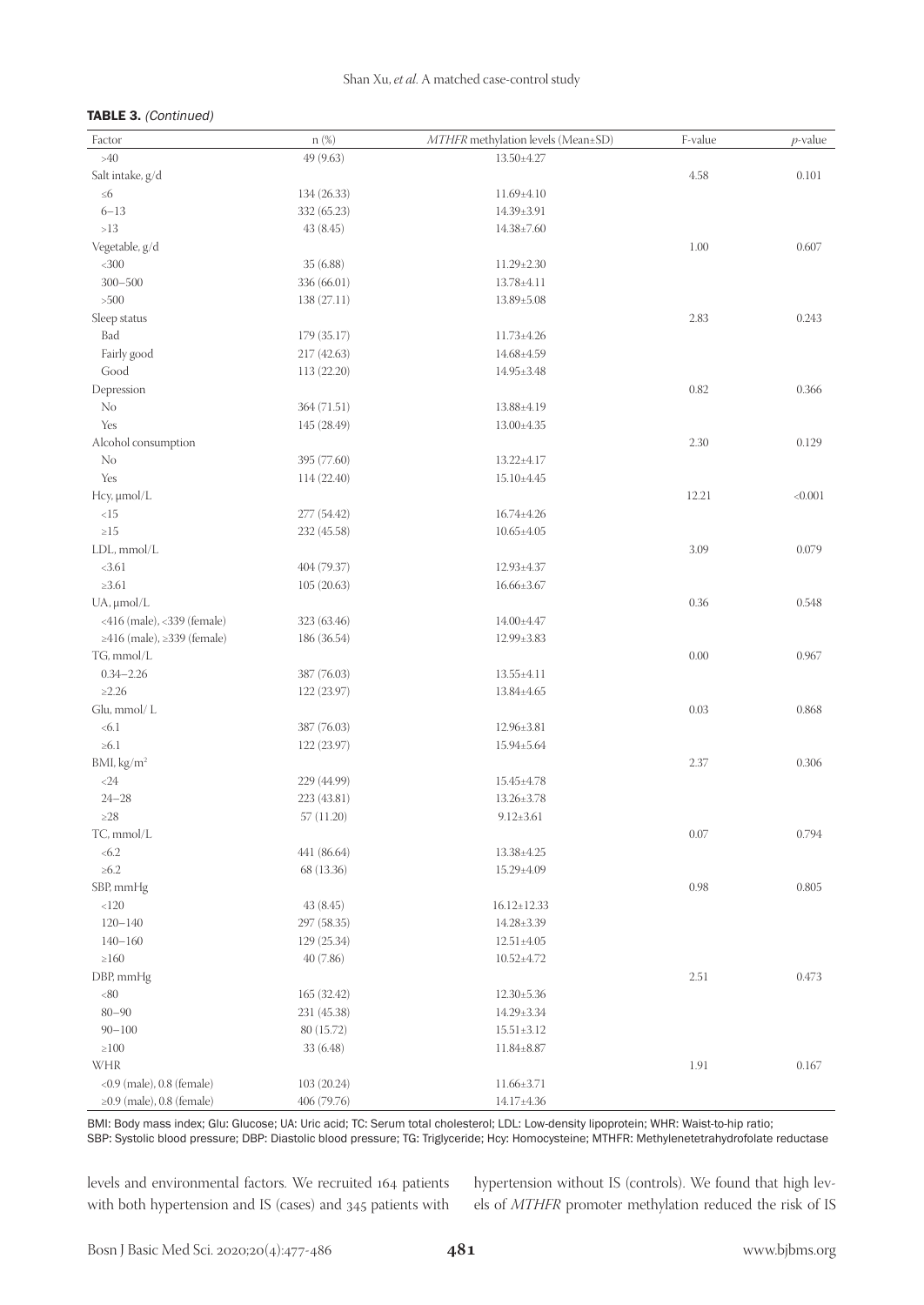## Shan Xu, *et al*. A matched case-control study

|  |  | <b>TABLE 4.</b> Regression analysis of the association between environmental factors and IS |  |  |
|--|--|---------------------------------------------------------------------------------------------|--|--|
|--|--|---------------------------------------------------------------------------------------------|--|--|

|                            | Univariate analysis |                                  | Multivariate analysis |                          |
|----------------------------|---------------------|----------------------------------|-----------------------|--------------------------|
| Factor                     | OR (95%CI)          | $p$ -value                       | OR (95%CI)            | $p$ -value               |
| Gender                     |                     |                                  |                       |                          |
| Male                       | 1.00                |                                  | 1.00                  |                          |
| Female                     | $1.00(0.69 - 1.45)$ | 0.99                             | $0.83(0.47 - 1.46)$   | 0.52                     |
| Age, year                  |                     |                                  |                       |                          |
| <60                        | 1.00                | $\tilde{\phantom{a}}$            | 1.00                  |                          |
| $60 - 70$                  | $0.97(0.58 - 1.65)$ | 0.92                             | $0.73(0.38 - 1.41)$   | 0.34                     |
| ${\ge}70$                  | $0.90(0.53 - 1.55)$ | 0.71                             | $0.63(0.31 - 1.27)$   | 0.20                     |
| Smoking                    |                     |                                  |                       |                          |
| N <sub>o</sub>             | 1.00                | $\overline{\phantom{a}}$         | 1.00                  | $\overline{\phantom{a}}$ |
| Yes                        | $1.23(0.68 - 2.19)$ | 0.49                             | $1.64(0.74 - 3.59)$   | 0.22                     |
| Passive smoking            |                     |                                  |                       |                          |
| N <sub>o</sub>             |                     |                                  |                       |                          |
|                            | 1.00                | $\overline{\phantom{a}}$         | 1.00                  | $\overline{\phantom{a}}$ |
| Yes                        | $0.83(0.50 - 1.35)$ | 0.47                             | $0.77(0.41 - 1.41)$   | 0.40                     |
| Oil intake, g/d            |                     |                                  |                       |                          |
| $<25$                      | 1.00                | $\overline{\phantom{a}}$         | 1.00                  | $\overline{\phantom{a}}$ |
| $25 - 40$                  | $1.04(0.66 - 1.68)$ | 0.87                             | $1.61(0.82 - 3.21)$   | 0.17                     |
| $>\!\!40$                  | $0.68(0.30 - 1.44)$ | 0.32                             | $1.10(0.38 - 3.08)$   | 0.86                     |
| Salt intake, g/d           |                     |                                  |                       |                          |
| $\leq 6$                   | 1.00                | $\omega$                         | 1.00                  | $\overline{\phantom{a}}$ |
| $6 - 13$                   | $0.68(0.45 - 1.05)$ | 0.08                             | $0.62(0.34 - 1.16)$   | 0.14                     |
| $>13$                      | $1.21(0.60 - 2.43)$ | 0.59                             | $1.12(0.44 - 2.83)$   | 0.81                     |
| Vegetable, g/d             |                     |                                  |                       |                          |
| $<$ 300                    | 1.00                | $\overline{\phantom{a}}$         | 1.00                  | $\overline{\phantom{a}}$ |
| $300 - 500$                | $0.91(0.44 - 1.95)$ | 0.80                             | $0.95(0.40 - 2.33)$   | 0.90                     |
| >500                       | $0.90(0.41 - 2.02)$ | 0.79                             | $0.99(0.40 - 2.56)$   | 0.98                     |
| Sleep status               |                     |                                  |                       |                          |
| Bad                        | 1.00                | $\overline{\phantom{a}}$         | 1.00                  | $\overline{\phantom{a}}$ |
| Fairly good                | $0.69(0.45 - 1.05)$ | 0.08                             | $0.80(0.47 - 1.36)$   | 0.42                     |
| Good                       | $0.98(0.60 - 1.61)$ | 0.95                             | $1.11(0.59 - 2.09)$   | 0.74                     |
| Depression                 |                     |                                  |                       |                          |
| No                         | 1.00                | $\overline{\phantom{a}}$         | 1.00                  | $\overline{\phantom{a}}$ |
| Yes                        | $1.76(1.18-2.63)$   | 0.01                             | $1.89(1.14 - 3.17)$   | 0.01                     |
| Alcohol consumption        |                     |                                  |                       |                          |
| No                         | 1.00                |                                  | 1.00                  | $\frac{1}{2}$            |
| Yes                        | $0.49(0.29 - 0.79)$ | $\overline{\phantom{a}}$<br>0.00 | $0.37(0.20 - 0.69)$   | 0.00                     |
|                            |                     |                                  |                       |                          |
| LDL, mmol/L                |                     |                                  |                       |                          |
| <3.61                      | 1.00                |                                  | 1.00                  |                          |
| $\geq 3.61$                | $0.81(0.50 - 1.28)$ | 0.37                             | $1.22(0.60 - 2.46)$   | 0.58                     |
| $UA$ , $\mu$ mol/L         |                     |                                  |                       |                          |
| <416 (male), <339 (female) | 1.00                | $\overline{\phantom{a}}$         | 1.00                  |                          |
| ≥416 (male), ≥339(female)  | $1.13(0.77 - 1.65)$ | 0.55                             | $1.27(0.79 - 2.03)$   | 0.32                     |
| TG, mmol/L                 |                     |                                  |                       |                          |
| $0.34 - 2.26$              | $1.00\,$            | $\overline{\phantom{a}}$         | $1.00\,$              | $\overline{\phantom{a}}$ |
| $\geq$ 2.26                | $0.76(0.48 - 1.19)$ | 0.24                             | $0.65(0.37 - 1.12)$   | 0.12                     |
| Glu, mmol/L                |                     |                                  |                       |                          |
| < 6.1                      | 1.00                | $\overline{\phantom{a}}$         | 1.00                  | $\overline{\phantom{a}}$ |
| $\geq 6.1$                 | $1.14(0.74 - 1.75)$ | 0.55                             | $1.22(0.72 - 2.07)$   | 0.45                     |
| BMI, kg/m <sup>2</sup>     |                     |                                  |                       |                          |
| <24                        | 1.00                | $\overline{\phantom{a}}$         | 1.00                  | $\overline{\phantom{a}}$ |
| $24 - 28$                  | $0.94(0.63 - 1.39)$ | 0.76                             | $1.04(0.64 - 1.70)$   | 0.86                     |
| ${\geq}28$                 | $0.86(0.45 - 1.59)$ | 0.63                             | $0.76(0.34 - 1.65)$   | 0.50                     |
| TC, mmol/L                 |                     |                                  |                       |                          |
| < 6.2                      | $1.00\,$            |                                  | $1.00\,$              | $\overline{\phantom{a}}$ |
| ${\geq}6.2$                | $0.86(0.48 - 1.48)$ | 0.59                             | $0.81(0.35 - 1.84)$   | 0.61                     |
| SBP, mmHg                  |                     |                                  |                       |                          |
| < 120                      | $1.00\,$            | $\overline{\phantom{a}}$         | 1.00                  | $\frac{1}{2}$            |
| $120 - 140$                | $0.81(0.42 - 1.59)$ | 0.52                             | $0.95(0.43 - 2.15)$   | 0.90                     |
|                            |                     |                                  |                       |                          |

*(Contd...)*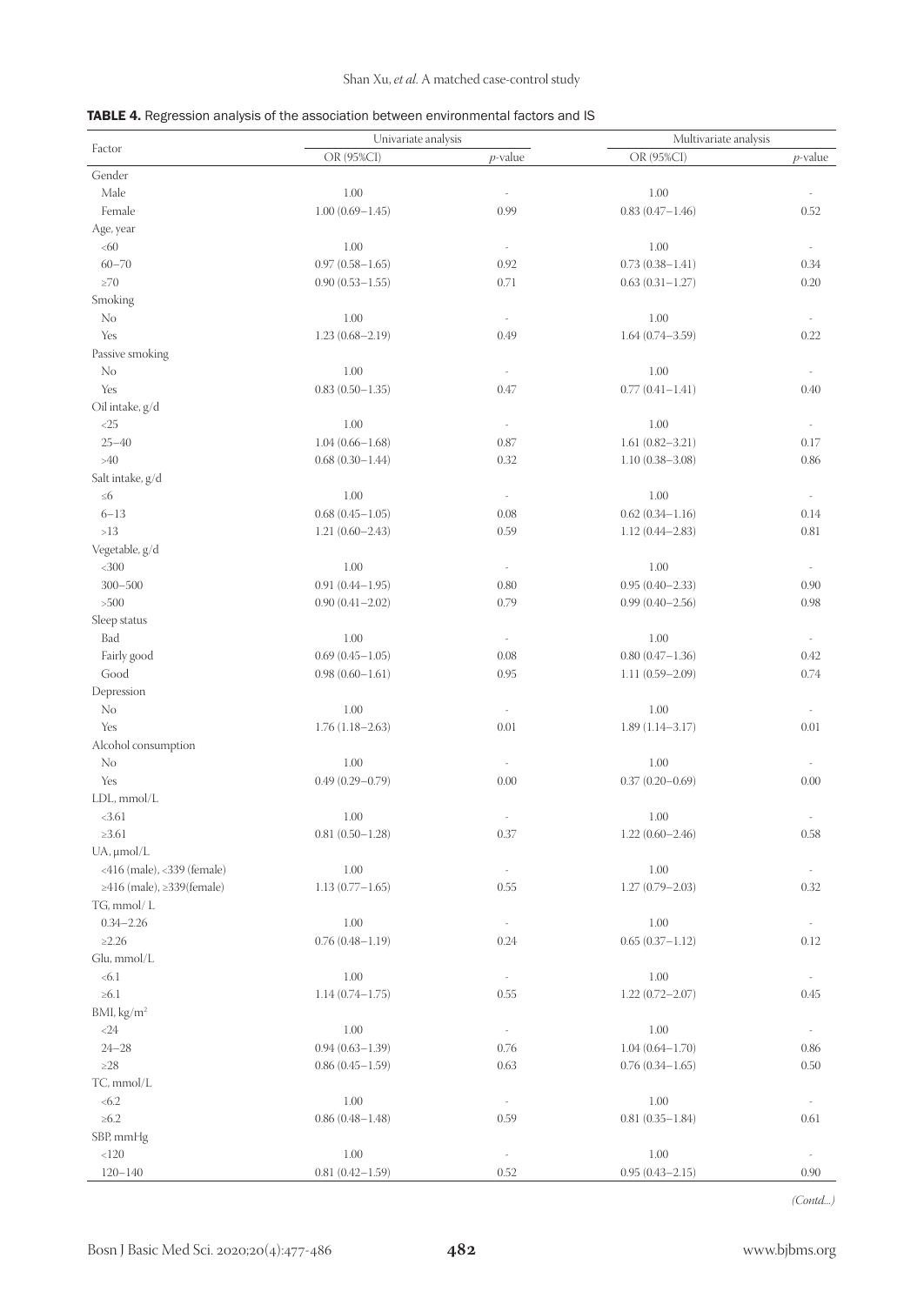#### TABLE 4. (Continued)

|                            |                     | Univariate analysis   |                     | Multivariate analysis |  |  |
|----------------------------|---------------------|-----------------------|---------------------|-----------------------|--|--|
| Factor                     | OR (95%CI)          | $p$ -value            | OR (95%CI)          | $p$ -value            |  |  |
| $140 - 160$                | $0.73(0.36 - 1.53)$ | 0.40                  | $0.82(0.34 - 1.98)$ | 0.66                  |  |  |
| $\geq 160$                 | $0.81(0.32 - 2.01)$ | 0.65                  | $0.79(0.25 - 2.41)$ | 0.68                  |  |  |
| DBP, mmHg                  |                     |                       |                     |                       |  |  |
| <80                        | 1.00                |                       | 1.00                |                       |  |  |
| $80 - 90$                  | $0.89(0.58 - 1.36)$ | 0.58                  | $0.82(0.49 - 1.37)$ | 0.45                  |  |  |
| $90 - 100$                 | $0.91(0.51 - 1.60)$ | 0.74                  | $0.97(0.47 - 2.01)$ | 0.94                  |  |  |
| $\geq 100$                 | $1.30(0.59 - 2.78)$ | 0.50                  | $1.16(0.40 - 3.23)$ | 0.78                  |  |  |
| <b>WHR</b>                 |                     |                       |                     |                       |  |  |
| $<$ 0.9 (man), 0.8 (women) | 1.00                | $\tilde{\phantom{a}}$ | 1.00                |                       |  |  |
| ≥0.9 (man), 0.8 (women)    | $0.90(0.58 - 1.44)$ | 0.67                  | $1.13(0.62 - 2.1)$  | 0.69                  |  |  |
| <i>MTHFR</i>               |                     |                       |                     |                       |  |  |
| $O1:PO-P25$                | 1.00                |                       | 1.00                |                       |  |  |
| O2:P25-P50                 | $0.30(0.18 - 0.50)$ | 0.00                  | $0.27(0.15 - 0.47)$ | 0.00                  |  |  |
| O3:P50-P75                 | $0.07(0.04 - 0.13)$ | 0.00                  | $0.07(0.03 - 0.13)$ | 0.00                  |  |  |
| O4:P75-P100                | $0.15(0.08 - 0.25)$ | 0.00                  | $0.14(0.07-0.25)$   | 0.00                  |  |  |

BMI: Body mass index; Glu: Glucose; UA: Uric acid; TC: Serum total cholesterol; LDL: Low-density lipoprotein; WHR: Waist-to-hip ratio; SBP: Systolic blood pressure; DBP: Diastolic blood pressure; TG: Triglyceride; MTHFR: Methylenetetrahydrofolate reductase; IS: Ischemic stroke

TABLE 5. The relationship between MTHFR methylation level and ischemic stroke<sup>a</sup>

|                | OR (95% CI) of the <i>MTHFR</i> methylation level |                     |                     |                     |                         |
|----------------|---------------------------------------------------|---------------------|---------------------|---------------------|-------------------------|
|                | Q, (lowest)                                       | Q,                  | Q,                  | Q. (highest)        | $p$ -trend <sup>b</sup> |
| Male           |                                                   |                     |                     |                     |                         |
| Control/case   | 26/46                                             | 29/23               | 65/8                | 59/8                |                         |
| M <sub>0</sub> | 1.00                                              | $0.45(0.21 - 0.92)$ | $0.07(0.03 - 0.16)$ | $0.08(0.03 - 0.18)$ | < 0.001                 |
| M1             | 1.00                                              | $0.45(0.21 - 0.93)$ | $0.07(0.03 - 0.16)$ | $0.08(0.03 - 0.17)$ | < 0.001                 |
| M2             | 1.00                                              | $0.42(0.19 - 0.90)$ | $0.07(0.03 - 0.17)$ | $0.07(0.03 - 0.16)$ | < 0.001                 |
| M <sub>3</sub> | 1.00                                              | $0.40(0.17-0.88)$   | $0.07(0.02 - 0.16)$ | $0.07(0.02 - 0.16)$ | < 0.001                 |
| Female         |                                                   |                     |                     |                     |                         |
| Control/case   | 20/34                                             | 55/21               | 48/6                | 43/18               |                         |
| M <sub>0</sub> | 1.00                                              | $0.22(0.10-0.47)$   | $0.07(0.02 - 0.19)$ | $0.25(0.11 - 0.53)$ | 0.160                   |
| M1             | 1.00                                              | $0.23(0.11 - 0.48)$ | $0.06(0.02 - 0.17)$ | $0.25(0.11 - 0.53)$ | 0.167                   |
| M2             | 1.00                                              | $0.20(0.08 - 0.43)$ | $0.06(0.02 - 0.17)$ | $0.28(0.12 - 0.63)$ | 0.432                   |
| M <sub>3</sub> | 1.00                                              | $0.17(0.07 - 0.38)$ | $0.06(0.02 - 0.16)$ | $0.23(0.09 - 0.54)$ | 0.260                   |
| Total          |                                                   |                     |                     |                     |                         |
| Control/case   | 46/80                                             | 84/44               | 113/14              | 102/26              |                         |
| M <sub>0</sub> | 1.00                                              | $0.30(0.18 - 0.50)$ | $0.07(0.04 - 0.13)$ | $0.15(0.08 - 0.25)$ | < 0.001                 |
| M1             | 1.00                                              | $0.30(0.18 - 0.51)$ | $0.07(0.03 - 0.13)$ | $0.14(0.08 - 0.25)$ | < 0.001                 |
| M <sub>2</sub> | 1.00                                              | $0.28(0.16 - 0.47)$ | $0.07(0.03 - 0.14)$ | $0.14(0.08 - 0.25)$ | < 0.001                 |
| M3             | 1.00                                              | $0.27(0.16 - 0.47)$ | $0.07(0.03 - 0.14)$ | $0.13(0.07-0.24)$   | < 0.001                 |

a. Model M.: Unadjusted model. M1 adjusted for age and gender. M2 adjusted for smoking, BMI, WHR, depression, sleep, and oil and salt intake on the basis of model M<sub>1</sub>. On the basis of model M<sub>2</sub>, factors such as SBP, Glu, TC, TG, LDL, and Hcy were further corrected in model M3. b. Quartile was coded as 1, 2, 3, and 4. BMI: Body mass index; Glu: Glucose; TC: Serum total cholesterol; LDL: Low-density lipoprotein; WHR: Waist-to-hip ratio; SBP: Systolic blood pressure; TG: Triglyceride; MTHFR: Methylenetetrahydrofolate reductase; IS: Ischemic stroke; Hcy: Homocysteine

in patients with hypertension by 86% compared with those with low levels of *MTHFR* promoter methylation, after adjusting for potential confounders. Increased *MTHFR* promoter methylation levels had a stronger protective effect on IS risk in men than in women.

IS is a complex neurological disease caused by both genetic and environmental factors [24]. DNA methylation profiles have been associated with many of the pathological changes that accompany aging. DNA methylation plays an important role in regulating gene expression and has the potential to modulate IS risk [25]. A previous study that performed a

luminometric methylation assay found no correlation between total DNA methylation levels and IS [26]. Another study found that total DNA hypomethylation increased the risk of IS [27]. Here, we found that high levels of *MTHFR* promoter methylation reduced IS risk in patients with hypertension.

*MTHFR* encodes one of the enzymes required for the metabolism of Hcy – a previously reported independent risk factor for IS [24]. Folic acid also antagonizes HHcy formation during Hcy metabolism [28]. Nagele et al. [22] found that extensive folic acid fortification in the population could significantly reduce Hcy plasma levels and possibly reduce the role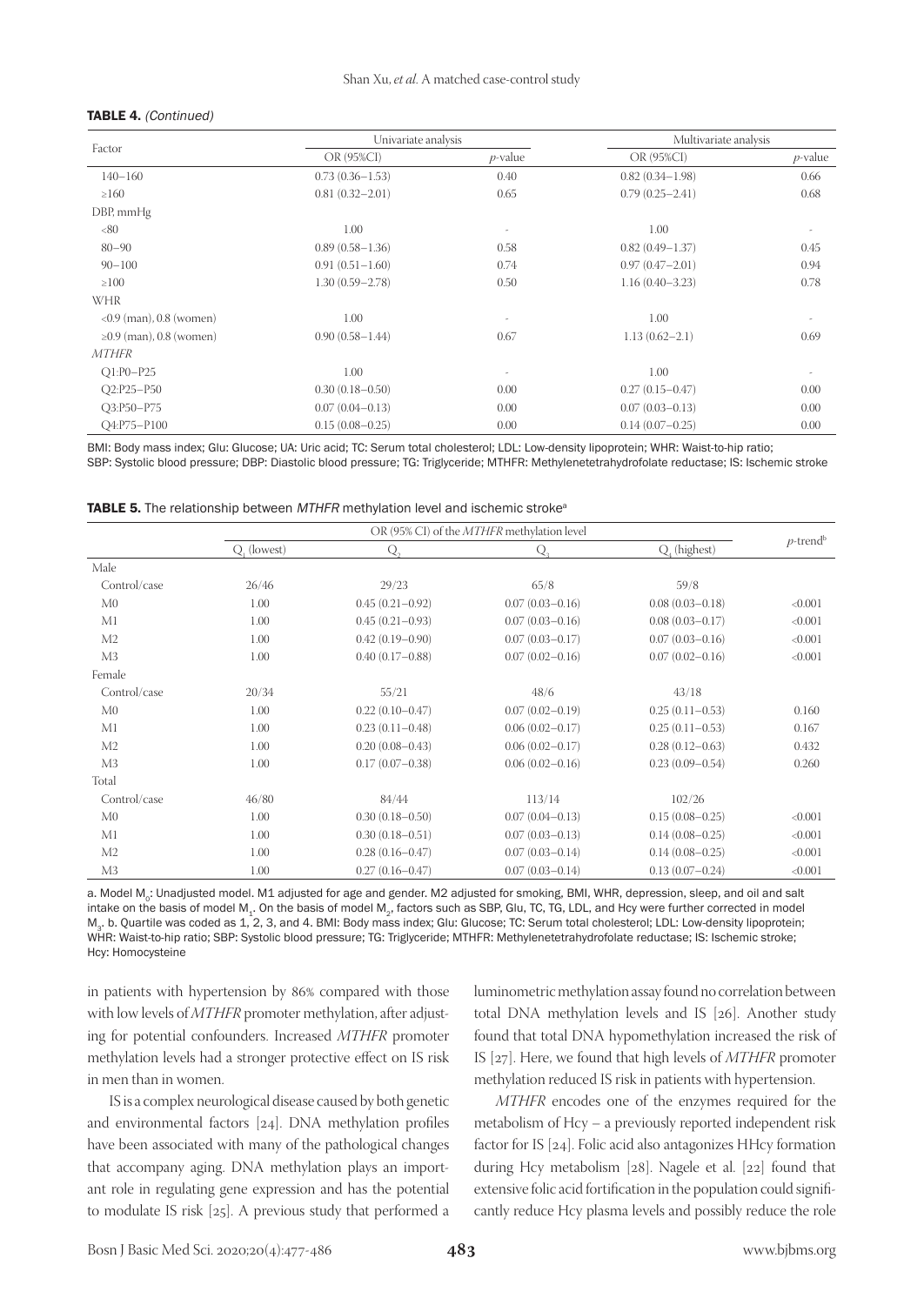| Factor           | OR (95% CI) of the <i>MTHFR</i> methylation level (case vs. control) |                     |                     |                     |            | $p$ interaction |
|------------------|----------------------------------------------------------------------|---------------------|---------------------|---------------------|------------|-----------------|
|                  | Q                                                                    | Q,                  | Q.                  | $\circ$             | $p$ -trend |                 |
| Age, year        |                                                                      |                     |                     |                     |            | 0.163           |
| <60              | 1.00                                                                 | $0.52(0.11 - 2.29)$ | $0.03(0.00-0.13)$   | $0.03(0.00-0.14)$   | 0.001      |                 |
| $60 - 70$        | 1.00                                                                 | $0.28(0.13 - 0.60)$ | $0.09(0.03 - 0.24)$ | $0.18(0.08 - 0.40)$ | 0.002      |                 |
| $\geq 70$        | 1.00                                                                 | $0.25(0.11 - 0.57)$ | $0.07(0.02 - 0.20)$ | $0.20(0.08 - 0.47)$ | 0.013      |                 |
| Gender           |                                                                      |                     |                     |                     |            | 0.024           |
| Male             | 1.00                                                                 | $0.45(0.21 - 0.92)$ | $0.07(0.03 - 0.16)$ | $0.08(0.03 - 0.18)$ | < 0.001    |                 |
| Female           | 1.00                                                                 | $0.22(0.10-0.47)$   | $0.07(0.02 - 0.19)$ | $0.25(0.11 - 0.53)$ | 0.061      |                 |
| Depression       |                                                                      |                     |                     |                     |            | 0.933           |
| No               | 1.00                                                                 | $0.28(0.15-0.53)$   | $0.08(0.03 - 0.17)$ | $0.15(0.08 - 0.30)$ | < 0.001    |                 |
| Yes              | 1.00                                                                 | $0.30(0.11 - 0.74)$ | $0.05(0.01 - 0.18)$ | $0.12(0.04 - 0.34)$ | 0.001      |                 |
| Sleep status     |                                                                      |                     |                     |                     |            | 0.456           |
| Bad              | 1.00                                                                 | $0.33(0.14 - 0.75)$ | $0.03(0.00 - 0.10)$ | $0.11(0.04 - 0.29)$ | < 0.001    |                 |
| Fairly good      | 1.00                                                                 | $0.29(0.12 - 0.65)$ | $0.06(0.02 - 0.18)$ | $0.16(0.07-0.37)$   | 0.003      |                 |
| Good             | 1.00                                                                 | $0.28(0.09 - 0.85)$ | $0.18(0.05 - 0.61)$ | $0.19(0.05 - 0.64)$ | 0.077      |                 |
| Hcy, $\mu$ mol/L |                                                                      |                     |                     |                     |            | 0.295           |
| <15              | 1.00                                                                 | $0.36(0.17-0.74)$   | $0.12(0.05 - 0.26)$ | $0.22(0.10-0.44)$   | 0.003      |                 |
| $\geq 15$        | 1.00                                                                 | $0.26(0.13 - 0.53)$ | $0.04(0.01 - 0.11)$ | $0.09(0.03 - 0.21)$ | < 0.001    |                 |
| Glu, mmol/L      |                                                                      |                     |                     |                     |            | 0.356           |
| <6.1             | 1.00                                                                 | $0.36(0.20 - 0.64)$ | $0.07(0.03 - 0.14)$ | $0.14(0.07-0.26)$   | < 0.001    |                 |
| $\geq 6.1$       | 1.00                                                                 | $0.14(0.04 - 0.44)$ | $0.08(0.02 - 0.27)$ | $0.17(0.06 - 0.47)$ | 0.023      |                 |

**TABLE 6.** The effects of the interaction between *MTHFR* methylation level and environmental factors on IS

MTHFR: Methylenetetrahydrofolate reductase; Hcy: Homocysteine; IS: Ischemic stroke; Glu: Glucose



FIGURE 1. A receiver operating characteristic curve showing that methylenetetrahydrofolate reductase (MTHFR) promoter methylation levels could predict ischemic stroke.

of the *MTHFR* C677T polymorphism in increasing plasma Hcy levels. Wei et al. [29] found that *MTHFR* promoter methylation profiles at CpG islet A were associated with the serum levels of folate and vitamin B12 – the coenzymes involved in one-carbon metabolism, and that one-carbon metabolism has an important role in modulating DNA methylation. Vitamin B12 or folate can reduce S-adenosylmethionine bioavailability, which hinders genome-wide methylation and, specifically, lysine 4 histone H3 trimethylation (H3K4me3). Moreover, a low level of H3K4me3 might affect *MTHFR* transcriptional activity [29].

We found that the protective effect of *MTHFR* hypermethylation on IS was more pronounced in men. Sebag et al. [30] found that in both male and female mice, DNA methylation patterns were associated with the stability of DNA sequences and that life events had notable effects on DNA methylation in somatic cells. A possible explanation for this phenomenon is the effects of sex hormones on DNA methylation. They also found differential CpG methylation at the *CSQ2* promoter between male and female mice and concluded that sex hormones are necessary to maintain the DNA methylation patterns at this locus. However, the extent to which DNA methylation at specific sites in humans is affected by sex, genetic and environmental factors needs further study. We found no difference between the ROC curves that were adjusted or not for potential confounders (age, sex, etc.). This finding implies that *MTHFR* promoter methylation has a consistent, significant effect on IS risk.

A strength of our study is its analysis of a cohort of participants that share a similar genetic background and have established health records in community health service centers. We collected the data conforming to rigid quality controls, using a questionnaire that was verified to be reliable. Some limitations to this study should, however, be noted. The inherent nature of this case–control, retrospective study means that it cannot provide direct causal associations. In addition, recall bias might have affected the results, as the data on lifestyle were self-reported. The frequency of vegetable intake was also self-reported; as such, we could not calculate the specific consumption of B6, B12 and folic acid, which might be potential confounders.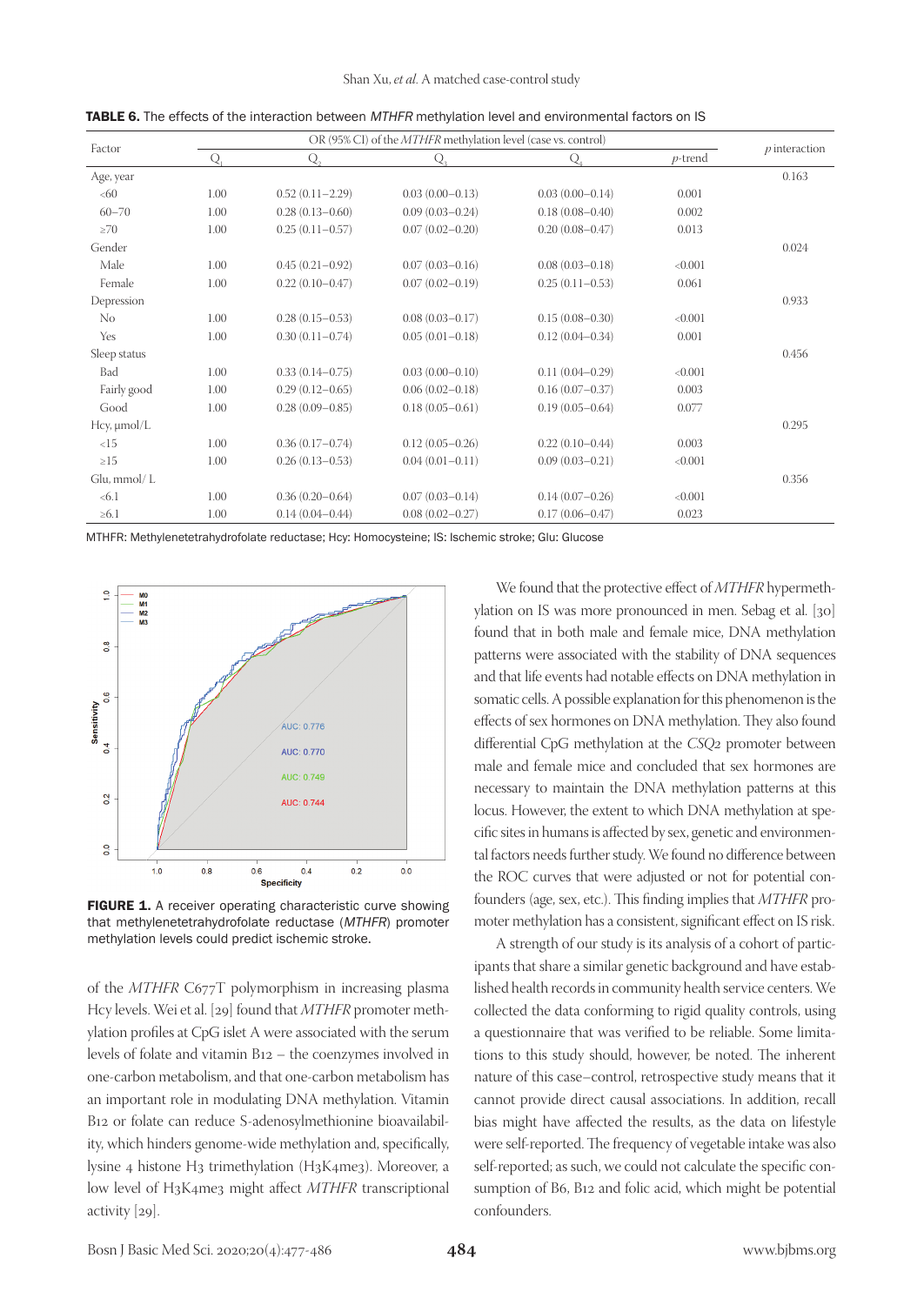# CONCLUSION

We showed that high levels of *MTHFR* promoter methylation are protective against IS in patients with hypertension. Only sex and *MTHFR* promoter methylation levels showed interaction effects on IS. These data support the potential application of *MTHFR* promoter methylation status as a predictive biomarker for IS, pending future confirmatory studies.

# ACKNOWLEDGMENTS

The research was supported by grants from the National Natural Science Foundation of China (81803316), Guangdong Province Medical Science and Technology Research Foundation (A2019421), Shenzhen Science and Technology Innovation Committee (JCYJ20170307100942297), and Shenzhen Health and Family Planning Commission (SZBC2017005).

# REFERENCES

- [1] O'Donnell MJ, Chin SL, Rangarajan S, Xavier D, Liu L, Zhang H, et al. Global and regional effects of potentially modifiable risk factors associated with acute stroke in 32 countries (INTERSTROKE): A case-control study. Lancet 2016;388(10046):761-75 https://doi.org/10.1016/S0140-6736(16)30506-2.
- [2] Feigin VL, Mensah GA, Norrving B, Murray CJ, Roth GA, GBD 2013 Stroke Panel Experts Group. Atlas of the global burden of stroke (1990-2013): The GBD 2013 study. Neuroepidemiology 2015;45(3):230-6.

https://doi.org/10.1159/000441106.

- [3] Paul SL, Srikanth VK, Thrift AG. The large and growing burden of stroke. Curr Drug Targets 2007;8(7):786-93 https://doi.org/10.2174/138945007781077418.
- [4] Wang W, Jiang B, Sun H, Ru X, Sun D, Wang L, et al. Prevalence, incidence, and mortality of stroke in China: Results from a nationwide population-based survey of 480 687 adults. Circulation 2017;135(8):759-71.

https://doi.org/10.1161/circulationaha.116.025250.

[5] Satyaki PR, Gehring M. DNA methylation and imprinting in plants: Machinery and mechanisms. Crit Rev Biochem Mol Biol 2017;52(2):163-75.

https://doi.org/10.1080/10409238.2017.1279119.

- [6] Bressler J, Shimmin LC, Boerwinkle E, Hixson JE. Global DNA methylation and risk of subclinical atherosclerosis in young adults: The Pathobiological Determinants of Atherosclerosis in Youth (PDAY) study. Atherosclerosis 2011;219(2):958-62 https://doi.org/10.1016/j.atherosclerosis.2011.09.040.
- [7] Chiarella J, Tremblay RE, Szyf M, Provençal N, Booij L. Impact of early environment on children's mental health: Lessons from DNA methylation studies with monozygotic twins. Twin Res Hum Genet 2015;18(6):623-34.

https://doi.org/10.1017/thg.2015.84.

- [8] Toperoff G, Aran D, Kark JD, Rosenberg M, Dubnikov T, Nissan B, et al. Genome-wide survey reveals predisposing diabetes Type 2-related DNA methylation variations in human peripheral blood. Hum Mol Genet 2012;21(2):371-83. https://doi.org/10.1093/hmg/ddr472.
- [9] Szyf, M. The early-life social environment and DNA methylation. Clin Genet 2012;81(4):341-9
- https://doi.org/10.1111/j.1399-0004.2012.01843.x. [10] Needham BL, Smith JA, Zhao W, Wang X, Mukherjee B, Kardia SL,

et al. Life course socioeconomic status and DNA methylation in genes related to stress reactivity and inflammation: The multi-ethnic study of atherosclerosis. Epigenetics 2015;10(10):958-69. https://doi.org/10.1080/15592294.2015.1085139.

- [11] Pei F, Wang X, Yue R, Chen C, Huang J, Huang J, et al. Differential expression and DNA methylation of angiotensin Type 1A receptors in vascular tissues during genetic hypertension development. Mol Cell Biochem 2015;402(1-2):1-8 https://doi.org/10.1007/s11010-014-2295-9.
- [12] Serra-Juhé C, Cuscó I, Homs A, Flores R, Torán N, Pérez-Jurado LA. DNA methylation abnormalities in congenital heart disease. Epigenetics 2015;10(2):167-77. https://doi.org/10.1080/15592294.2014.998536.
- [13] Baccarelli A, Wright R, Bollati V, Litonjua A, Zanobetti A, Tarantini L, et al. Ischemic heart disease and stroke in relation to blood DNA methylation. Epidemiology 2010;21(6):819-28. https://doi.org/10.1097/ede.0b013e3181f20457.
- [14] Han L, Wu Q, Wang C, Hao Y, Zhao J, Zhang L, et al. Homocysteine, ischemic stroke, and coronary heart disease in hypertensive patients: A population-based, prospective cohort study. Stroke 2015;46(7):1777-86.

https://doi.org/10.1161/strokeaha.115.009111.

- [15] Wang CY, Chen ZW, Zhang T, Liu J, Chen SH, Liu SY, et al. Elevated plasma homocysteine level is associated with ischemic stroke in Chinese hypertensive patients. Eur J Intern Med 2014;25(6):538-44. https://doi.org/10.1016/j.ejim.2014.04.011.
- [16] Towfighi A, Markovic D, Ovbiagele B. Pronounced association of elevated serum homocysteine with stroke in subgroups of individuals: A nationwide study. J Neurol Sci 2010;298(1-2):153-7. https://doi.org/10.1016/j.jns.2010.07.013.
- [17] Luo X, Luo Z, Zhang Z, Yang H, Lai B, Yao Q, et al. Homocysteine upregulates hepcidin expression through BMP6/SMAD signaling pathway in hepatocytes. Biochem Biophys Res Commun 2016;471(2):303-8.

https://doi.org/10.1016/j.bbrc.2016.02.001.

- [18] Coșar A, Ipçioğlu OM, Ozcan O, Gültepe M. Folate and homocysteine metabolisms and their roles in the biochemical basis of neuropsychiatry. Turk J Med Sci 2014;44(1):1-9. https://doi.org/10.3906/sag-1211-39.
- [19] Binia A, Contreras AV, Canizales-Quinteros S, Alonzo VA, Tejero ME, Silva-Zolezzi I. Geographical and ethnic distribution of single nucleotide polymorphisms within genes of the folate/homocysteine pathway metabolism. Genes Nutr 2014;9(5):421. https://doi.org/10.1007/s12263-014-0421-7.
- [20] Lv QQ, Lu J, Sun H, Zhang JS. Association of methylenetetrahydrofolate reductase (MTHFR) gene polymorphism with ischemic stroke in the Eastern Chinese Han population. Genet Mol Res 2015;14(2):4161-8.

https://doi.org/10.4238/2015.april.27.31.

- [21] Wang C, Xu G, Wen Q, Peng X, Chen H, Zhang J, et al. CBS promoter hypermethylation increases the risk of hypertension and stroke. Clinics (Sao Paulo) 2019;74:e630. https://doi.org/10.6061/clinics/2019/e630.
- [22] Nagele P, Meissner K, Francis A, Födinger M, Saccone NL. Genetic and environmental determinants of plasma total homocysteine levels: Impact of population-wide folate fortification. Pharmacogenet Genomics 2011;21(7):426-31. https://doi.org/10.1097/fpc.0b013e32834741ff.
- [23] Knight RG, Waal-Manning HJ, Spears GF. Some norms and rel2ability data for the state-trait anxiety inventory and the Zung self-rating depression scale. Br J Clin Psychol 1983;22(Pt 4):245-9. https://doi.org/10.1111/j.2044-8260.1983.tb00610.x.
- [24] He Y, Li Y, Chen Y, Feng L, Nie Z. Homocysteine level and risk of different stroke types: A meta-analysis of prospective observational studies. Nutr Metab Cardiovasc Dis 2014;24(11):1158-65. https://doi.org/10.1016/j.numecd.2014.05.011.
- [25] Gravina GL, Festuccia C, Marampon F, Popov VM, Pestell RG, Zani BM, et al. Biological rationale for the use of DNA methyltransferase inhibitors as new strategy for modulation of tumor response to chemotherapy and radiation. Mol Cancer 2010;9:305.